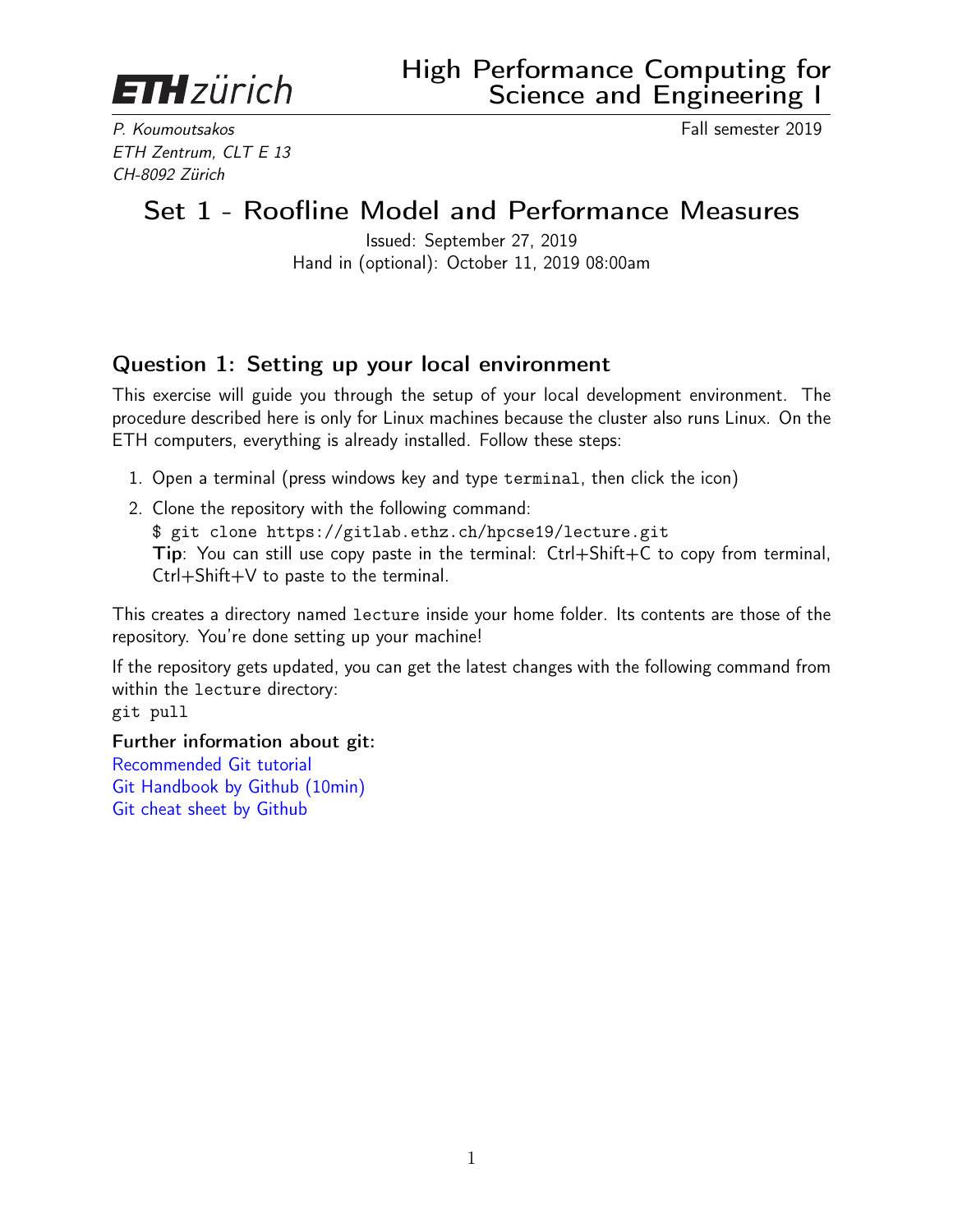# Question 2: Getting started on Euler

Euler is the computing cluster of ETH Zurich. The cluster works with a queueing system: you submit your program with its parameters (called job) to a queue and wait for it to be finished. Your first task consists of the following steps:

#### 1. Creating an account

Euler accounts are created automatically when a user logs in for the first time. You will need to enter your nethz username and password. Euler is only accessible within the ETH Network<sup>[1](#page-0-0)</sup>

#### 2. Login

Login from within the ETH network on Euler via ssh:

\$ ssh username@euler.ethz.ch

and insert your password when asked to.

Congratulations! You are now on a login node of the Euler cluster. In this environment you can write code, compile and run small tests. Keep in mind that there are other people working on the same nodes, so be mindful of how you use them!

#### 3. Modules

The Euler environment is organized in modules, which are conceptually software packages that can be loaded and unloaded as needed. The basic commands to use the module system are:

\$ module load <modulename>: this command sets the environment variables related to the specified module.

\$ module unload <modulename>: this commands unsets the environment variables related to <modulename>.

\$ module list: lists all the modules currently loaded.

\$ module avail: outputs a list of all the modules that can be loaded.

If, for example, we need to compile a program with the GNU compiler (gcc or  $g++$ ), we first load its module with

\$ module load gcc

and then proceed with the compilation of our program:

\$ g++ -O2 main.cpp -o program\_name

A more recent version of gcc can be loaded with \$ module load new gcc/6.3.0

#### 4. Submitting a job

Performance measurements and long computations should not be performed on the login nodes but rather they should be submitted to the queue.

To submit a simple job to the queue, you can use the following command from the folder where your program is stored:

\$ bsub -n 24 -W 08:00 -o output\_file ./program\_name program\_args This command will submit a job for your executable program\_name with arguments program\_args by requesting 24 cores from a single node and a wall-clock time of 8 hours, after which, if the job is not already finished running, it will be terminated. The report of the job, along

<sup>&</sup>lt;sup>1</sup>You may use VPN <https://sslvpn.ethz.ch> to connect to the ETH Network from home.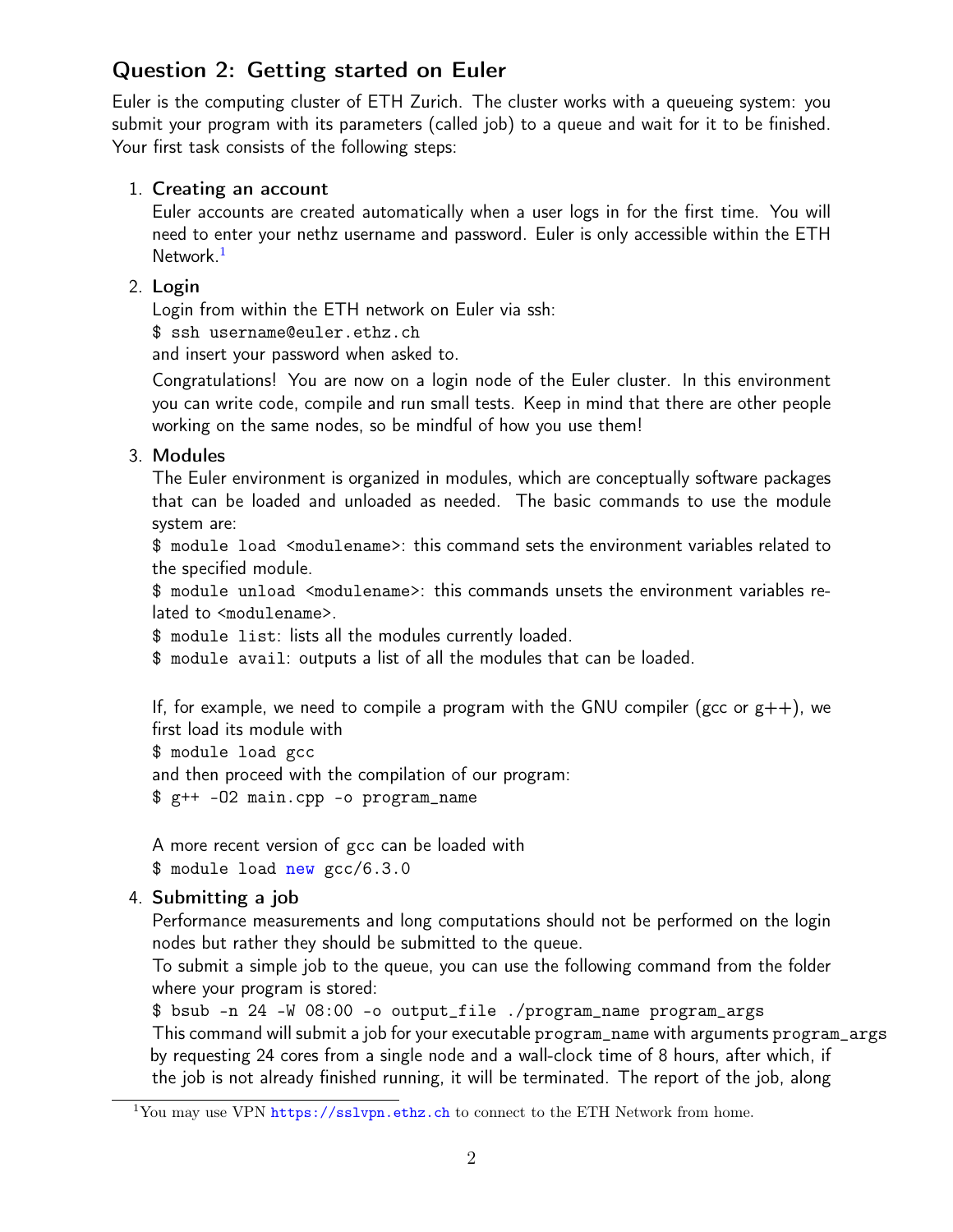with the information that would usually appear on the terminal, will be appended in the file output\_file, in the folder from where the job started.

While your job is running you can always use the command:

\$ bjobs

to get the status and IDs of your jobs.

In order to terminate a job you can use the command:

\$ bkill <jobid>

#### Info: I/O performance and \$SCRATCH:

Since your simulations might involve a lot of I/O (input/output), you must never run your simulations in your \$HOME directory, but setup the runs in your \$SCRATCH space. The disks associated with this space are designed for heavy loads $^2\!\!$  $^2\!\!$  $^2\!\!$  . Lastly, your quota in \$HOME is much smaller compared to \$SCRATCH. However, please note that the memory in \$SCRATCH is temporary and any files older than 15 days are deleted automatically (see \$SCRATCH/\_\_USAGE\_RULES\_\_). Follow the links below for more information on the Euler cluster. Use the command

#### \$ lquota

to check your current quota usage.

Use the following command to change to your scratch directory:

\$ cd \$SCRATCH

Additional information on the Euler cluster, its instruments and on how to use it can be found at:

- <https://scicomp.ethz.ch/wiki/Euler>
- [https://scicomp.ethz.ch/wiki/User\\_documentation](https://scicomp.ethz.ch/wiki/User_documentation)

<sup>2</sup>However, \$SCRATCH is not designed for frequent storing. If you are logging temporary results into a file, open the file once at the beginning, and do not flush e.g. more than one per second (or per minute). Related to it, note that  $std$ : endl not only prints the newline character  $\lambda_n$ , but also flushes the stream.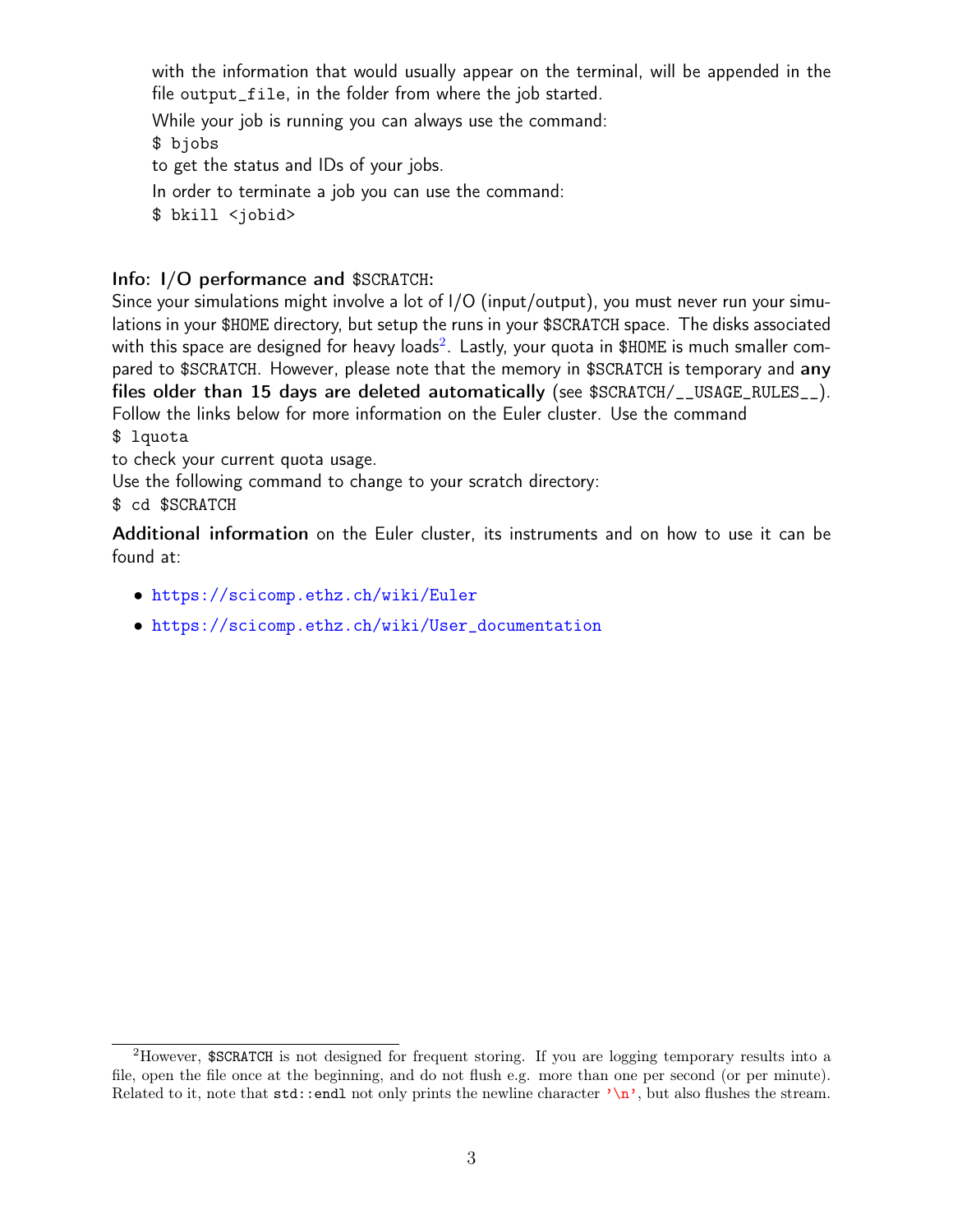### Question 3: Operational Intensity

The purpose of a compute architecture is to perform a certain operation on data. This requires a mechanism to send data along the memory hierarchy $^3$  $^3$  to the execution units such that they can perform the operation(s).

The operational intensity is a measure that relates the amount of work  $W$  (operations) to the number of bytes  $Q$  (data) that need to be transferred and is defined as

$$
I = \frac{W}{Q} \quad [\text{flop/byte}]. \tag{1}
$$

The operational intensity  $I$  is used to characterize a code and reveals information about the expected utilization of the architecture's execution units and memory bandwidth.

In practice, operations are defined by floating point operations (flop) and memory transfer is defined by access from DRAM to the closest processor cache.

Hint: Remember that double precision numbers are typically stored in 8 bytes.

#### Your tasks

- a) Determine the asymptotic bounds on the operational intensity  $I(n)$  for the following matrix/vector operations, where  $n$  is the dimension of the vector. State your assumptions.
	- 1. DAXPY:  $y = \alpha x + y \quad \alpha \in \mathbb{R}; x, y \in \mathbb{R}^n$ , double precision,
	- 2. SGEMV:  $y = Ax + y$   $x, y \in \mathbb{R}^n$ ;  $A \in \mathbb{R}^{n \times n}$ , single precision,
	- 3. DGEMM:  $C = AB + C$   $A, B, C \in \mathbb{R}^{n \times n}$ , double precision.

Hint: Assume that  $A$ ,  $B$  and  $C$  fit into the cache at the same time.

b) Consider the following function:

```
_1 for (int i = 0; i < N; ++i)
2 {
3 double val = C[i] - 5.0;
4 for (int j = 0; j < P; ++j)
5 val = 0.5 * val + C[i];
6 A[i] = val;7 }
```
Compute the operational intensity as a function of  $N$  and  $P$ . State all your assumption. Suppose that you run this function on a machine for which the ridge point is situated at  $I_{\text{ridge}} = 1$  flop/byte. For which values of P is the code, on this particular hardware:

1. memory bound

2. compute bound

c) Consider the 1D diffusion equation in a periodic domain with length  $L$ 

<span id="page-3-0"></span>
$$
u_t(x,t) = \alpha u_{xx}(x,t),\tag{2}
$$

$$
u_0(x) = u(x,0) = \sin\left(\frac{2\pi}{L}x\right),\tag{3}
$$

<sup>3</sup>[https://en.wikipedia.org/wiki/Memory\\_hierarchy](https://en.wikipedia.org/wiki/Memory_hierarchy)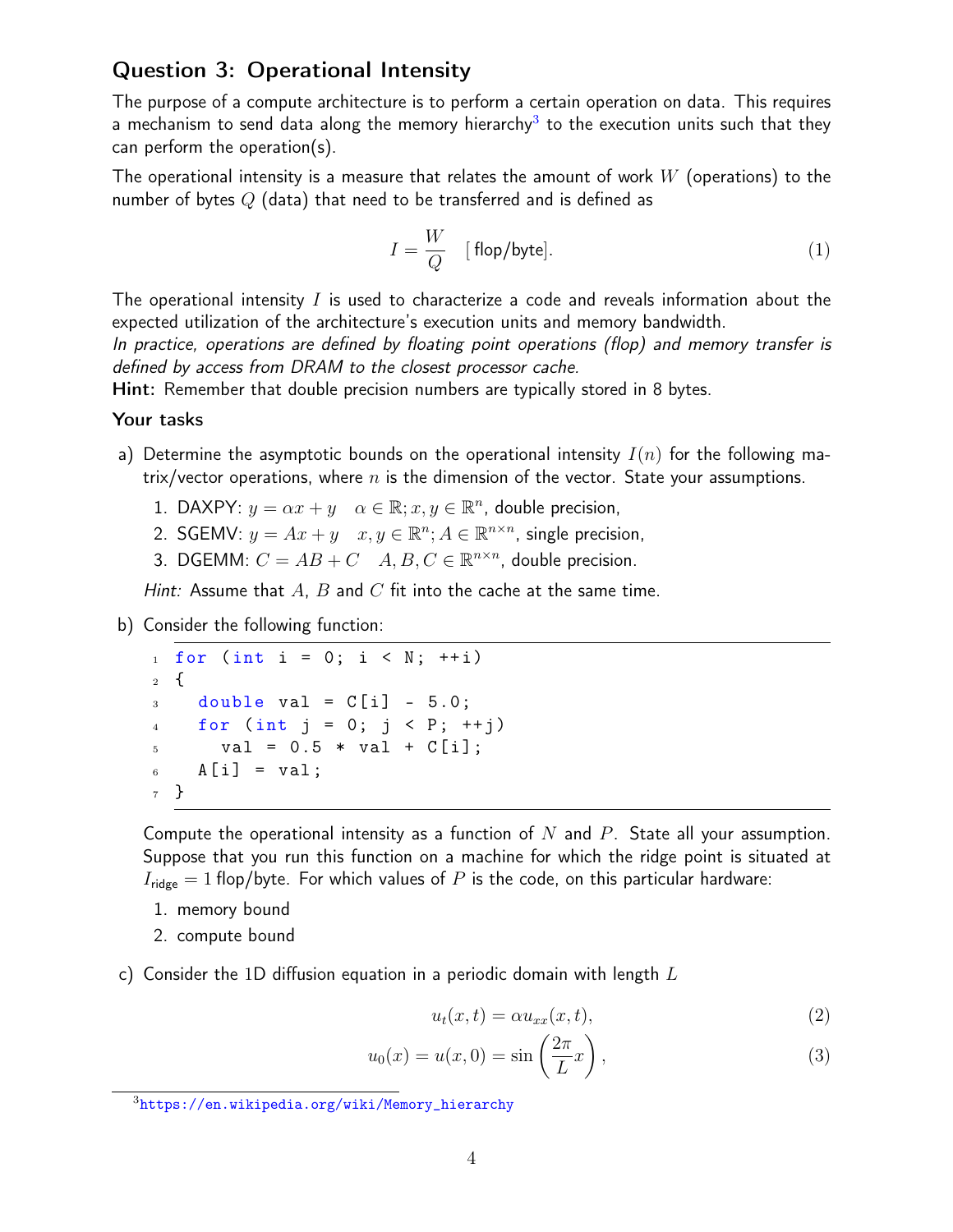where  $0 \le x < L$ ,  $t > 0$  and  $\alpha > 0$  is the diffusion coefficient. You are asked to solve this problem numerically by using a second order centered finite difference scheme and the explicit Euler method to advance in time. The domain is discretized with  $N$  uniformly spaced grid points. Discretization of Equation  $(2)$  leads to

<span id="page-4-0"></span>
$$
u_i^{n+1} = u_i^n + \frac{\Delta t \alpha}{\Delta x^2} \left( u_{i-1}^n - 2u_i^n + u_{i+1}^n \right), \tag{4}
$$

where  $u_i^n \approx u(x_i, t^n)$  is the approximate solution with  $t^{n+1} = t^n + \Delta t$  and  $x_i = i\Delta x$ . The constant time step size and uniform grid spacing are denoted by  $\Delta t$  and  $\Delta x$ , respectively. Assuming double precision arihmetic, determine the operational intensity  $I(N)$  for the scheme given in Equation  $(4)$ . Can you identify a possible hardware bottleneck for this scheme? State all your assumptions.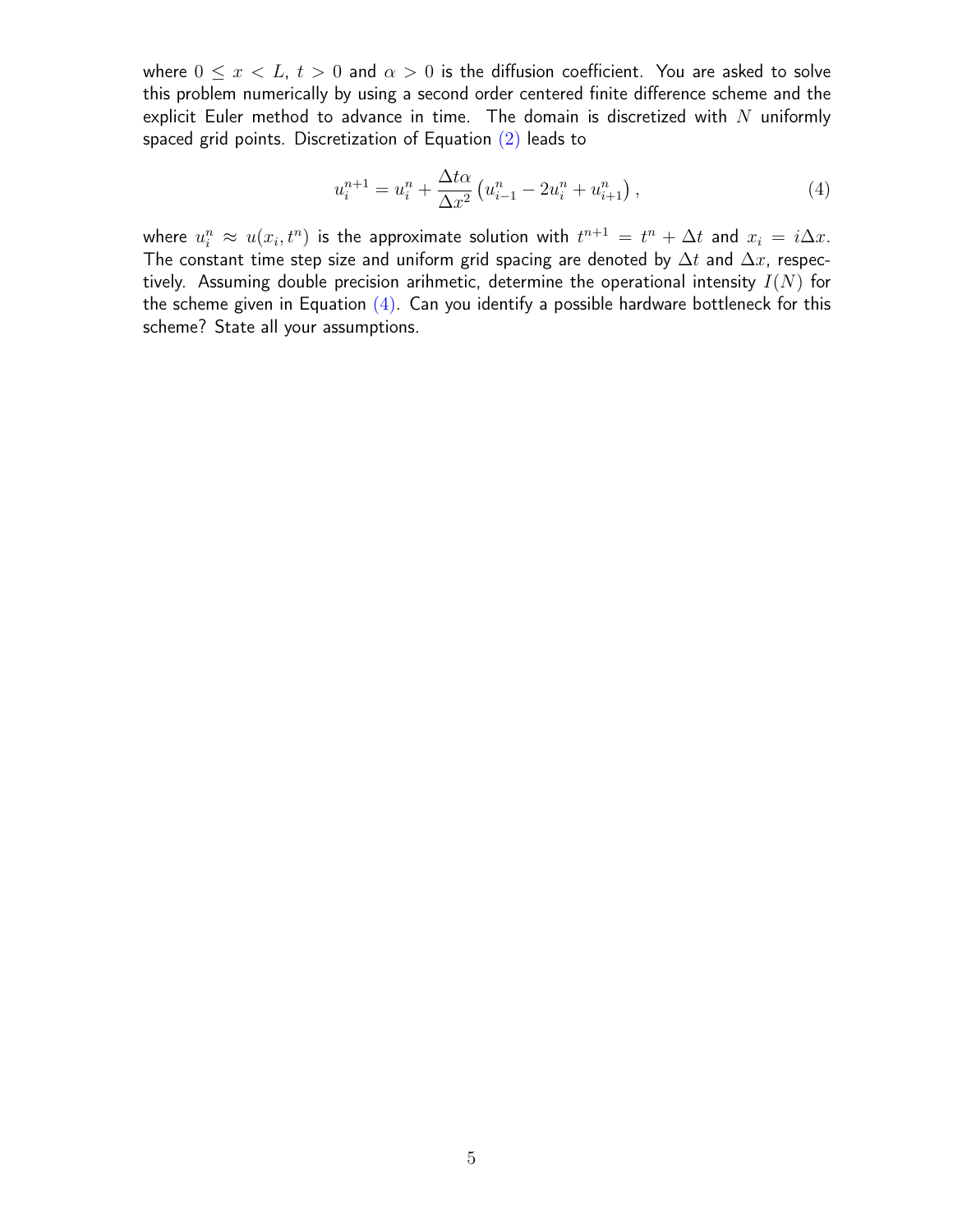# Question 4: Roofline Model

The roofline model is a simple visual tool that can be used to understand performance on a hardware architecture. It relates the nominal peak performance  $\pi$  and the nominal peak bandwidth  $\beta$  of a given hardware with the operational intensity of a software (see previous question).

Understanding the characteristics of the platform on which performance tests are executed is of fundamental importance since it gives a context in which to read performance results. The primary objective of this exercise is to learn how to characterize computing hardware performance.

#### Peak Performance and System Memory Bandwidth

The number of executed floating point operations (flop) is a measure used to characterize the costs of scientific software, e.g. computational fluid dynamics codes, structural mechanics, computational chemistry and computational biology packages.

The peak floating point performance, hereafter simply called peak performance, is a measure of the quantity of flop that a machine can execute in a given amount of time. Typically, the peak floating point performance  $\pi$  in flop/s can be computed as in the following:

$$
\pi [flop/s] = f [HZ = cycle/s] \times c [flop/cycle/lane] \times v [lanes] \times n [-],
$$
 (5)

where f is the core frequency in CPU cycles per second (given in Hz), c the number of flop executed in each cycle,  $v$  the SIMD width (in number of elements that fit into the register size, also called SIMD *lanes*) and  $n$  the number of cores.

The exact values for the above features can be found in the hardware specifications. For example, for the Euler cluster we can find the specifications of the Intel Xeon E5-2680v3 here: <https://ark.intel.com/products/81908/>. Additional information is provided at the Euler wiki: <https://scicomp.ethz.ch/wiki/Euler>.

Typical floating point performance values are reported in Gflop/s or Tflop/s. Floating point performance is also used to assess the performance of a given algorithm implementation ([http:](http://en.wikipedia.org/wiki/FLOPS) [//en.wikipedia.org/wiki/FLOPS](http://en.wikipedia.org/wiki/FLOPS)).

The bandwidth of the system memory is a measure of the speed of data movement from the system to caches and vice-versa. As the problems considered herein fit on a single node, we are mostly interested in quantifying the DRAM bandwidth.

Given the specifications of the DRAM memory, the theoretical memory bandwidth  $\beta$  in byte/s can be computed as follows:

$$
\beta \left[byte/s\right] = f_{DDR}\left[Hz = cycle/s\right] \times c\left[channel\right] \times w\left[bit/channel/cycle\right] \times 0.125\left[byte/bit\right],\tag{6}
$$

where  $f_{DDR}$  is the DDR clock rate, c the number of memory channels and w the bits moved through a channel per cycle (typically 64 bits). Note that 1 byte is equal to 8 bit. Typical bandwidths are reported in Mbyte/s, Gbyte/s or Tbyte/s ([http://en.wikipedia.org/wiki/](http://en.wikipedia.org/wiki/Memory_bandwidth) [Memory\\_bandwidth](http://en.wikipedia.org/wiki/Memory_bandwidth)).

Memories based on the DDR (Double Data Rate) technology, such as DDR-SDRAM, DDR2-  ${\sf SDRAM}$ , and  ${\sf DDR3{\text -}SDRAM^4}$  ${\sf DDR3{\text -}SDRAM^4}$  ${\sf DDR3{\text -}SDRAM^4}$ , transfer two units of data per clock cycle. As a result, they

<sup>4</sup>[http://en.wikipedia.org/wiki/DDR3\\_SDRAM](http://en.wikipedia.org/wiki/DDR3_SDRAM)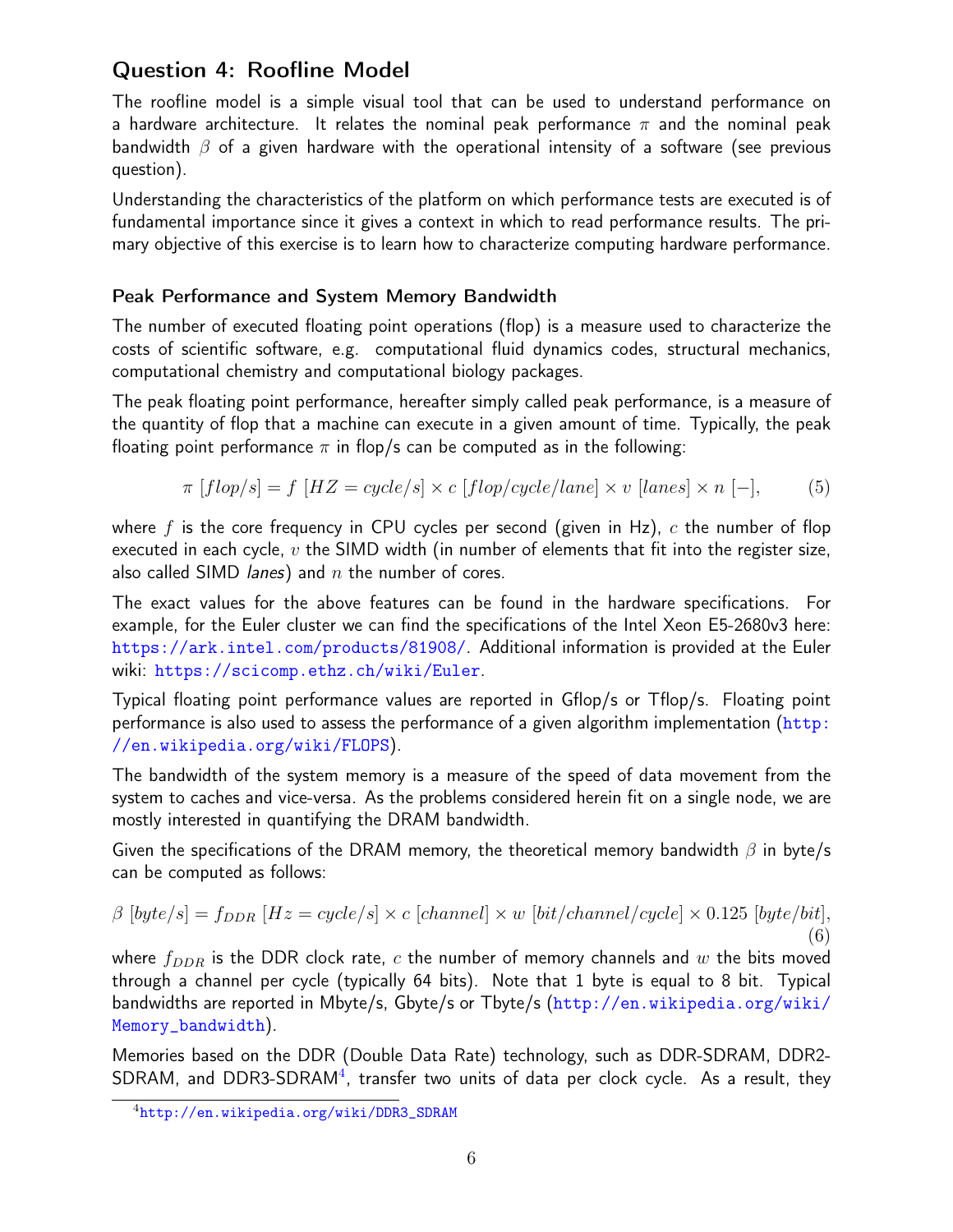achieve double the transfer rate compared to traditional memory technologies (such as the original SDRAM) running at the same clock rate. Because of that, DDR-based memories are usually labeled with double their real clock rate. For example, DDR3-1866 memories actually work at 933 MHz transferring two units of data per clock cycle, and thus are labeled as being a "1866 MHz" device, even though the clock signal does not really work at 1.866 GHz.

Technological advances in the past dictate that the rate  $\pi$  at which operations can be executed doubles roughly every 18 months (Moore's Law), while the rate  $\beta$  at which data can be transported doubles roughly every 36 months.

#### Your task

- a) Read the original article about the roofline model: Williams et al, 2009: <https://dl.acm.org/citation.cfm?id=1498785>
- b) According to the wiki of the Euler cluster, each of the two sockets on a node hosts an Intel Xeon E5-2680v3 12-core Haswell CPU capable of delivering 480 Gflop/s each. In addition, the theoretical memory bandwidth for each of the two sockets can reach 68.3 Gbyte/s. Try to justify the above numbers.
- c) 1. What is the value of the operational intensity  $I_b$  for which the hardware is operated in balance, i. e. both the CPU and the memory bandwidth are optimally utilised? What is the value in numbers for a full node on Euler?
	- 2. Give an expression for the maximum performance  $P_{\text{peak}}(I)$  [flop/s] a piece of software with operational intensity I can reach. This expression should be a function of I that depends only on properties of the hardware.
	- 3. The operational intensity I allows to classify codes into two groups: *memory bound* codes and compute bound codes. How can one determine from the roofline plot if a code is memory or compute bound? What implications does this have on the optimizations we will choose?
- <span id="page-6-0"></span>d) Draw the roofline for a full NUMA node of Euler.
- e) Write a small  $C/C++$  code that implements Equation  $(4)$  using the provided skeleton code. Choose a suitable number of grid points N, where  $L = 1000$  and  $\alpha = 10^{-4}$ . For stability reasons, you must choose your time step such that

$$
\Delta t < \frac{\Delta x^2}{2\alpha}.\tag{7}
$$

Benchmark the diffusion kernel on one Euler node. Measure multiple kernel executions (each is on full iteration over the grid) to obtain an average time for your measurement. Use the operational intensity calculated in Question 3b and indicate the measured performance in the roofline plot. Is your implementation memory bound or compute bound? What is the maximum performance that your code can reach according to the model? Explain issues in case you are not able to fully utilize the hardware.

Hint: Assume periodic boundary conditions and take care of the first and the last temporal iteration (indices...)!

Hint: Flush the cache between time measurements to ensure that you always read the data from DRAM! (We should do this because our benchmark size is small and will benefit from the cache otherwise). Use the provided class CacheFlusher to flush the cache.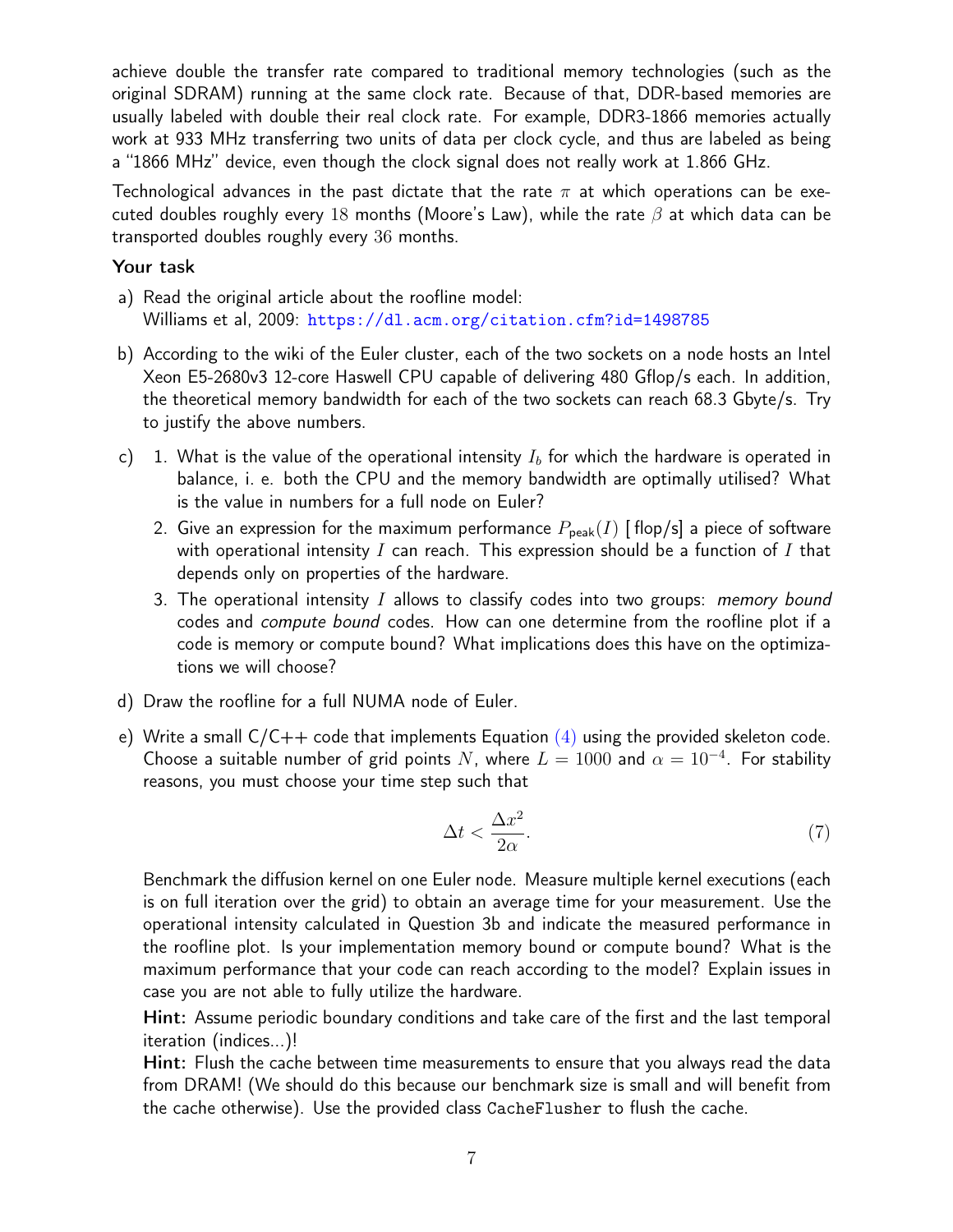f) (Optional). The Swiss National Supercomputing Centre (CSCS) in Lugano is home to the Piz Daint supercomputer. The machine reaches a performance of 19.6 Pflop/s based on the Linpack benchmark and is currently the sixth fastest computer in the world ([https:](https://www.top500.org/lists/2019/06/) [//www.top500.org/lists/2019/06/](https://www.top500.org/lists/2019/06/), as of June 2019). Piz Daint is composed of Cray XC50 compute nodes which are hybrid nodes with GPU accelerators. Go to [http://](http://www.cscs.ch/computers/piz_daint/index.html) [www.cscs.ch/computers/piz\\_daint/index.html](http://www.cscs.ch/computers/piz_daint/index.html) and find out the specifications of the GPUs. Based on the numbers you have researched, draw the roofline for the GPU. Compare this roofline with the one you have drawn in part [4d.](#page-6-0) Describe the differences you observe in terms of how it would impact you as application developer.